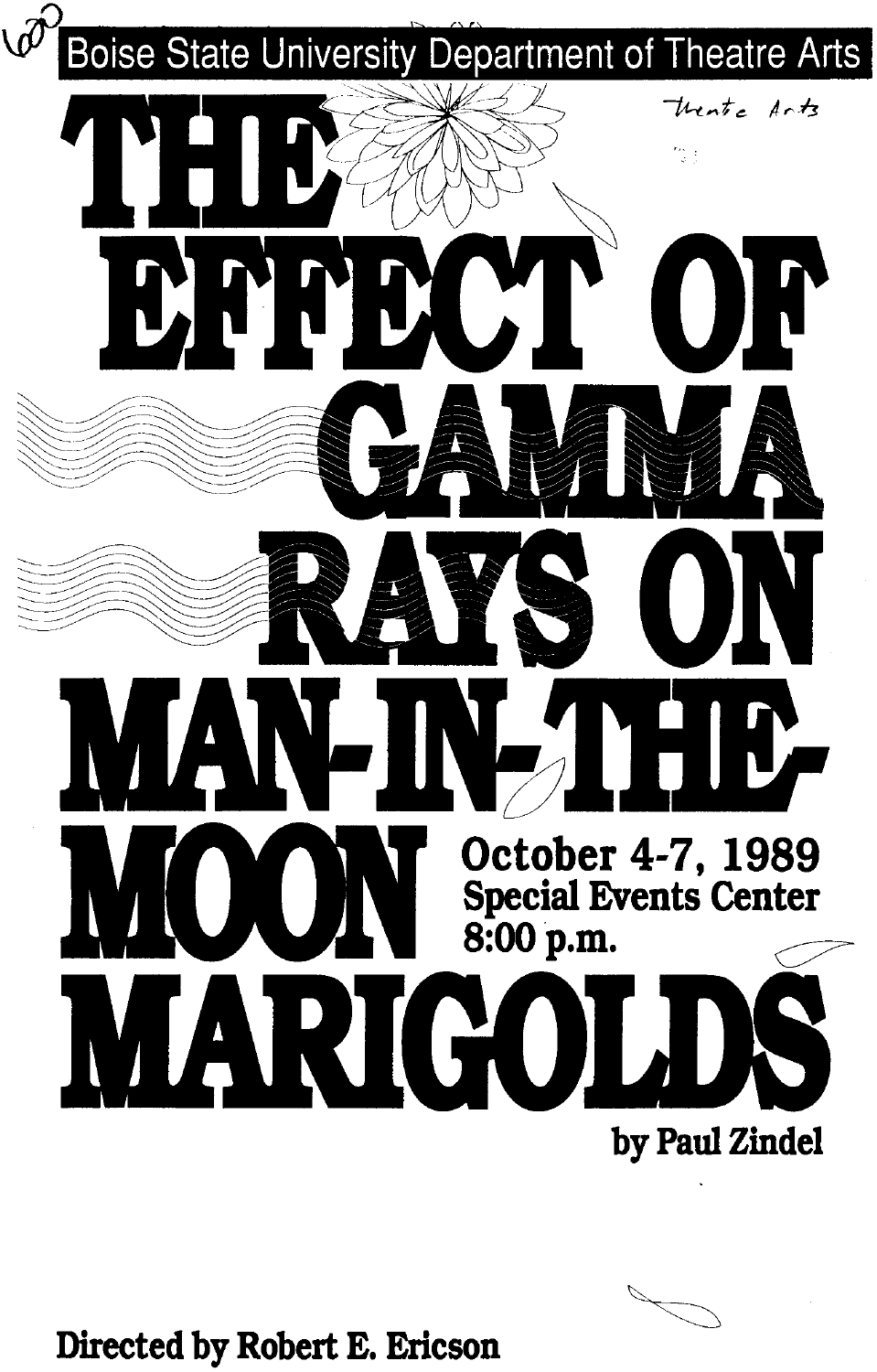# THE EFFECT OF GAMMA RAYS ON MAN-IN-THE-MOON MARIGOLDS

# Cast of Characters (In the order of appearance)

| Tillie Annette Nelson         |
|-------------------------------|
| Beatrice  Sandra Cavanaugh    |
| Ruth  Tamara Thomson          |
|                               |
| Janice Vickery  Tami Jo Shank |

| Place: A home which was once a |  |
|--------------------------------|--|
| vegetable store in a           |  |
| mid-western town.              |  |

Time: Not long ago.

There will be one 15 minute intermission

*THE* EFFECT *OF* GAMMA *RAYS ON MAN-IN-THE-MOON MARIGOLDS is presented* th~ough *6peeial* a~~angement *with*  **DRAMATISTS PLAY SERVICE, INC., 440 Park Avenue,** *New* Yo~R, *N.Y.* 10016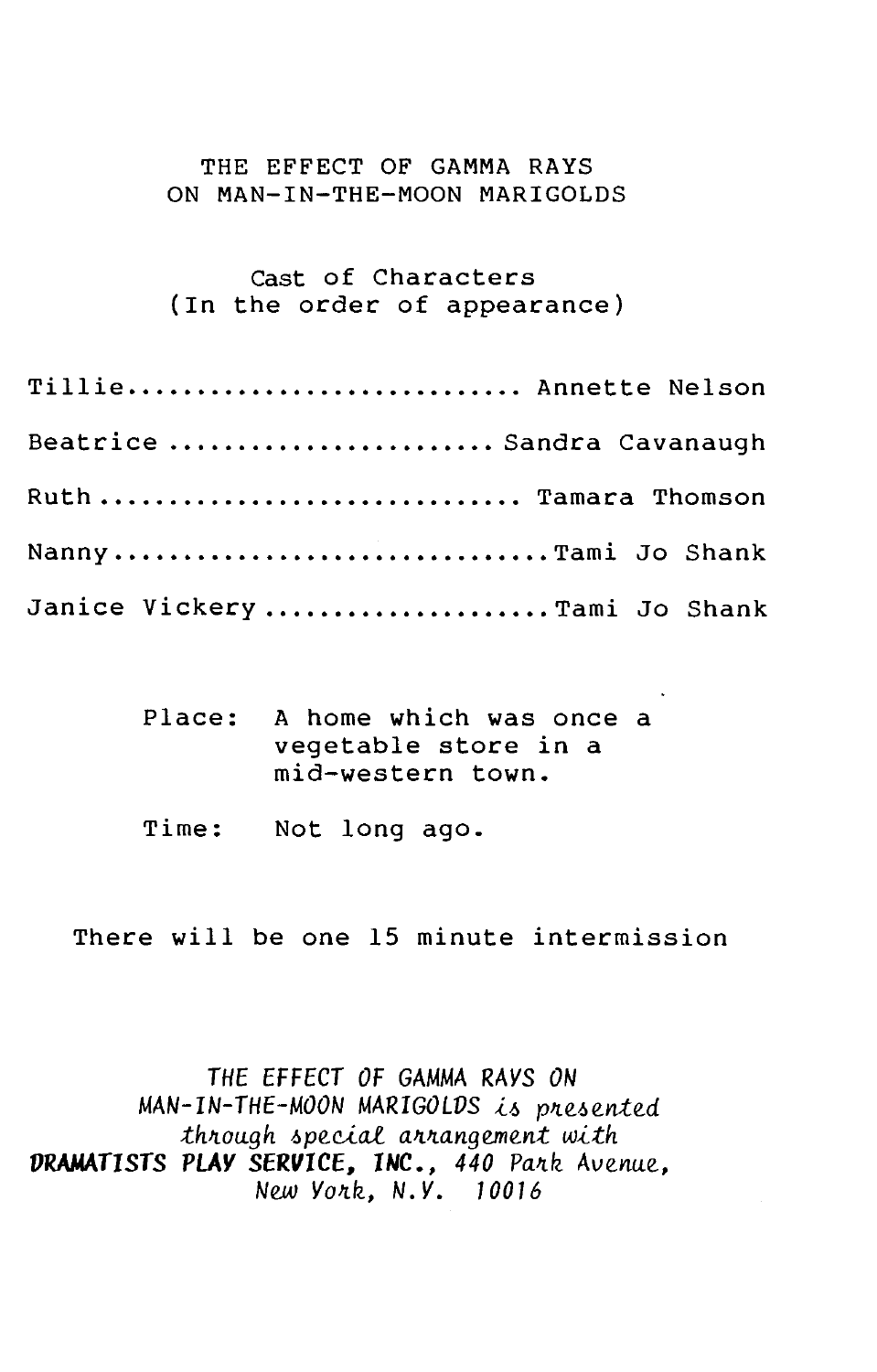| DirectorRobert E. Ericson                                                               |
|-----------------------------------------------------------------------------------------|
| Set Designer Robert Broadfoot                                                           |
| Costume Designer Lee Woods                                                              |
| Lighting Designer Jon Langrell                                                          |
| Assistant to the Director &<br>Stage Manager Rebecca L. Shuster                         |
| House ManagerJulia Franklin                                                             |
| Technical Director Micheal Baltzell                                                     |
| Master Electricians Trey Omdahl<br>Bretta Perry                                         |
| Property Mistress Kea Chournos                                                          |
| Properties Crew Lavelle Gardner<br>Kelli Kennison<br>Sheri Novak<br>Tera Lynn Sulfridge |
| DressersRshley Martell<br>Heather Hayter                                                |
| Set Construction B. J. Weber<br>Sue Boyd<br>Students of TAll7 Class                     |
| Box Office ManagerCyndi Turner                                                          |

*AQknowledgement6:* B~own6~eld'6, P~o6the~Q *g* O~thoped~Q  ${\sf Appliances;}$  Zindel the bunny, courtesy of Zam Zows on F~~v~ew. Fo~ *tho6e* ~nte~e6ted, *he* ~6 6o~ *6ale.*